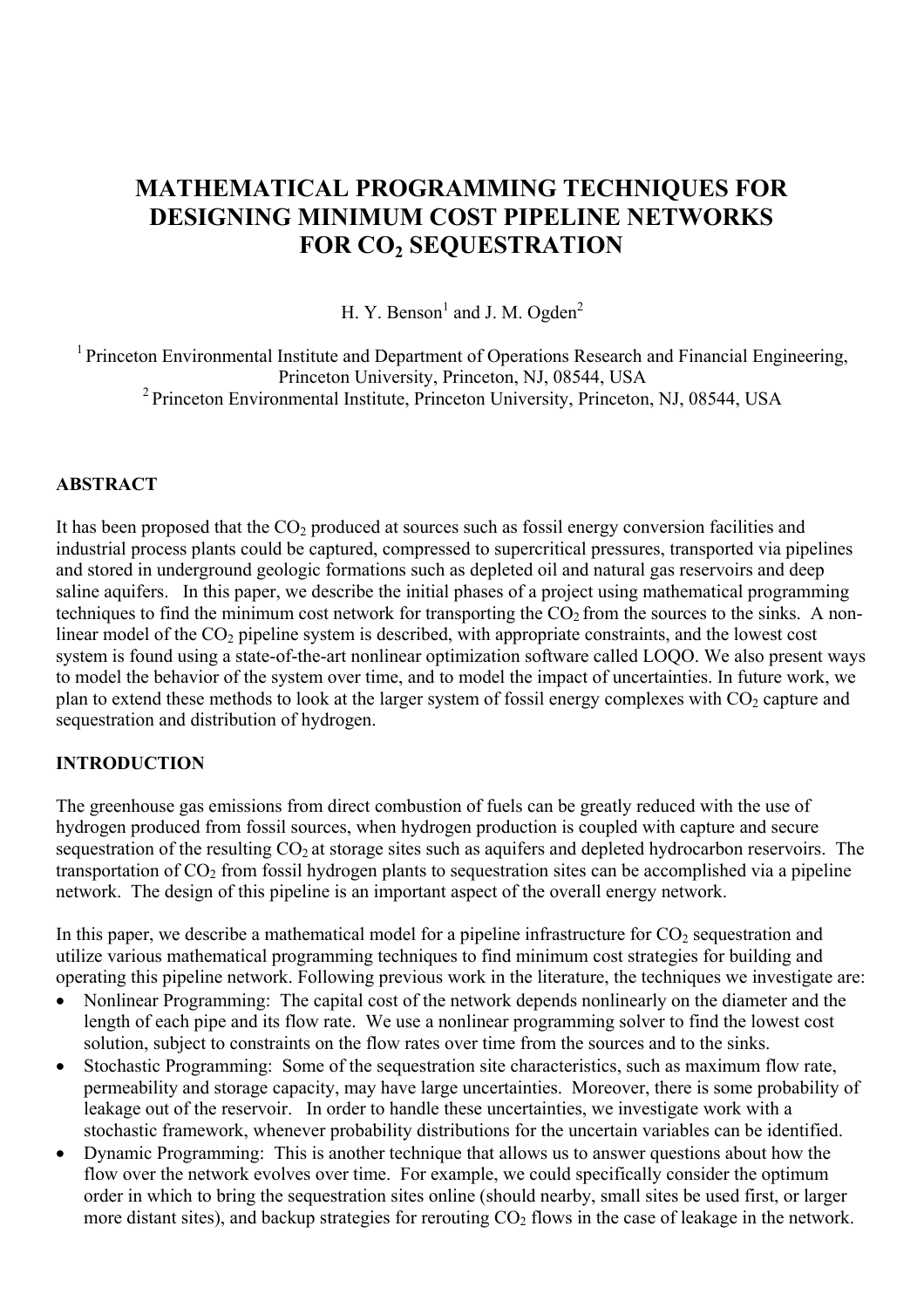As mentioned above, these approaches have been widely discussed in literature. Nonlinear programming formulations of models for water distribution networks and oil and natural gas pipelines are given in [8], [3], and [4]. In fact, problems that arise in fossil fuel networks are, in principle, the reverse of designing a  $CO<sub>2</sub>$ sequestration network. For a  $CO<sub>2</sub>$  sequestration network, the sources provide the "demand" for sequestration, and the sinks provide the finite "supply" of capacity. The major difference between the models in previous literature and the one we consider is the cost function, which is customized for the case of CO2 sequestration. The formulation for the cost function will be given in Section 3, and further details can be found in [9].

There are different approaches presented in [6], [3], and [5] to solve the pipeline optimization problems. [6] uses a linearization of the model, [3] uses a Sequential Unconstrained Minimization technique (SUMT), and [5] uses a global optimization approach. In this paper, we are proposing using a state-of-the-art nonlinear optimization software called LOQO [10], which uses an infeasible interior-point method approach for finding local optima for nonconvex, nonlinear optimization problems. As shown in [1], it is particularly suited for solving large-scale sparse problems, and it is quite robust at working with complicated objective functions. The network problems that arise in  $CO<sub>2</sub>$  sequestration are indeed quite sparse and the objective (cost) function is nonconvex and nonlinear. As we consider uncertainties in the system and propose a stochastic framework consisting of many possible scenarios, the problems become quite large in order to represent as many situations as possible. Therefore, we feel that LOQO is a good tool for approaching  $CO<sub>2</sub>$ sequestration pipeline design problems, and the examples we present in the upcoming sections will underline this idea.

We have also included a discussion of a dynamic programming approach for designing the optimal pipeline network for  $CO<sub>2</sub>$  sequestration. This technique has been widely used in pipeline design, and a good survey can be found in [2]. It is particularly useful for answering specific questions such as which of the sinks to bring online first. For the current state of our model, however, we found that a nonlinear programming approach was quite sufficient and include the discussion of dynamic programming solely for completeness.

In future work, we plan to extend these methods to look at the larger system of fossil energy complexes with  $CO<sub>2</sub>$  capture and sequestration and distribution of hydrogen.

# **DESIGN PROBLEMS IN OPTIMIZATION**

Many optimization problems are termed *design problems*. In such problems, the constraints would allow infinitely many designs. The objective function that is optimized (in our case, the cost of the  $CO<sub>2</sub>$  pipeline network) selects one design out of the design space (in our case, the lowest cost  $CO<sub>2</sub>$  pipeline network). Many of the design variables are zero in the optimal solution. These represent components that are not built. Variables that are non-zero in the optimal solution are "built" and the values of these variables give appropriate "sizing" of the pipeline segments. Our model starts with all of the possible connections between the sources and the sinks in place (e.g. Figure 1(a)), and uses mathematical programming methods to find an optimal solution that indicates which connections should actually be built and utilized to achieve the lowest overall cost of  $CO<sub>2</sub>$  disposal (e.g. Figure 1(b)).

# A NONLINEAR OPTIMIZATION MODEL FOR CO<sub>2</sub> SEQUESTRATION

The optimization model that we propose is one that considers the pipeline capital cost for a  $CO<sub>2</sub>$ sequestration network. The cost function is minimized subject to four sets of constraints:

- 1. conservation of mass at the sources,
- 2. requirement that the total flow into each sink during any one time period cannot exceed a maximum amount allowed by the physical characteristics of that sink,
- 3. flow balance at the intermediate nodes, and
- 4. requirement that the total flow into each sink throughout the lifetime of the system cannot exceed the total capacity of the sink.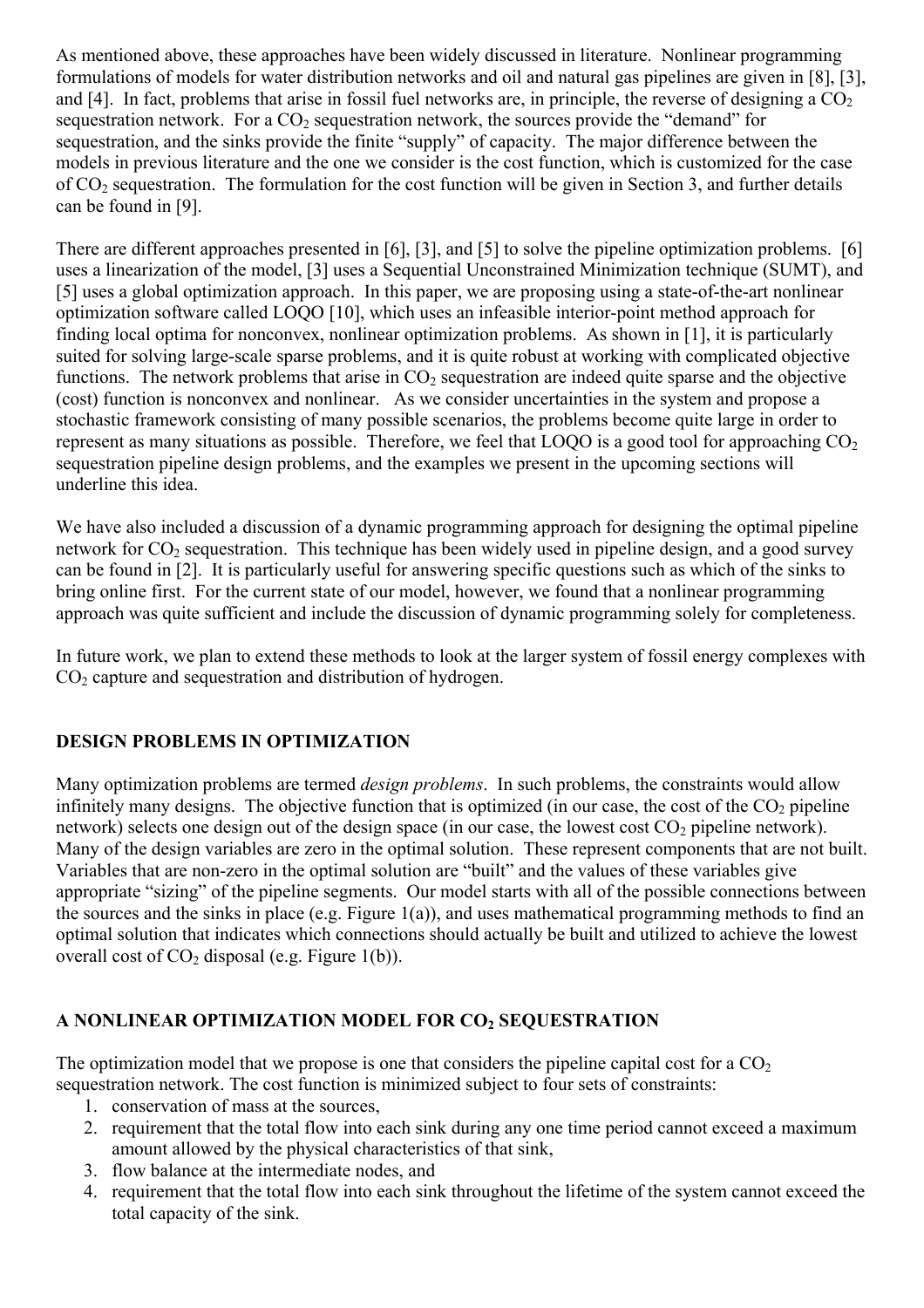This approach takes into account the lifetime of the pipeline and the sequestration site and allows for trunk lines to consolidate flow on certain routes. The model has the following form:

$$
\min NPV(s, L)
$$
\n
$$
\text{s.t.} \sum_{j \in D} s_{ijt} + \sum_{k \in R} s_{ikt} = Q_i, i \in O, t \in T
$$
\n
$$
\sum_{i \in O} s_{ijt} + \sum_{k \in R} s_{kjt} \le \text{smax}_j, j \in D, t \in T
$$
\n
$$
\sum_{i \in O} s_{ikt} - \sum_{j \in D} s_{kjt} = 0, k \in R, t \in T
$$
\n
$$
\sum_{t \in T} \left( \sum_{i \in O} s_{ijt} + \sum_{k \in R} s_{kjt} \right) \le \text{scap}_j, j \in D.
$$

The variable  $s_{ijt}$  is the flow from source *i* to sink *j* at time *t*,  $L_{ij}$  is the distance between source *i* and sink *j*,  $Q_i$ is the amount of  $CO_2$  at source *i, smax<sub>i</sub>* is the maximum flow into sink *j, scap<sub>i</sub>* is the total capacity of sink *j*, O is the set of sources, *D* is the set of sinks, and *T* is a discretization of the lifetime of the system. The objective function, *NPV(s,L)*, uses a net present value of the cost of the pipeline over the lifetime of the system. Further details about the cost function appear below.

In the above model, *R* is the set of intermediate nodes. Using intermediate nodes allows several smaller flows to be combined into a larger (and possibly cheaper) flow at these nodes. We can then accommodate trunk lines in our pipeline network. We will take the approach of determining beforehand the number of intermediate points to be used, and the locations of these intermediate points are variables in our model. Note that especially for a large network, determining the number of intermediate nodes is an intractable problem—in fact, in its most general form, it is the Steiner network problem which is NP-complete [7].

In the model presented above, the lifetime of the pipeline and especially the useful capacity of the reservoir have important effects on the system economics. For example, if a given reservoir has a small capacity, it will be used up in only a few years, and no more  $CO<sub>2</sub>$  can be sent there. The pipeline connected to this sink will be useless for  $CO_2$  disposal. When the sink capacity is considered, we need to be able to balance the cost spent on a certain pipe with the length of time it is in use. It may be more advantageous for a network to utilize a more distant, but larger capacity, sink if it leads to an increased lifetime for the pipeline network.

In this model, the linear constraints can be easily handled by any solver. The cost function, presented below, is nonlinear and nonconvex and requires the use of a robust nonlinear solver.

#### *The Single-Period Cost Function*

The cost function that we use depends nonlinearly on the flow over the pipe and its length:

$$
Cost_t(s, L) = C_0 \sum_{i \in O} \sum_{j \in D} \left( \frac{s_{ijt}}{s_0} \right)^{0.48} \left( \frac{L_{ij}}{L_0} \right)^{1.24} / \sum_{i \in O} Q_i ,
$$

where  $C_0$ ,  $s_0$ , and  $L_0$  are constants. This cost function represents the cost for one time period, t. Further details on how this cost function was formulated and the particular constants involved can be found in [9].

#### *Multi-period Cost Function for Sinks with Capacities*

We use a Net Present Value (NPV) approach in our cost function to compute total cost over the lifetime of the system:

$$
NPV(s, L) = \sum_{t} \left(\frac{1}{1+d}\right)^{t} Cost_{t}(s, L),
$$

where *d* is the discount rate (taken to be 0.12 in our models). Note that by using this objective function, we are favoring using the capacity of a sink over as long a period of time as possible.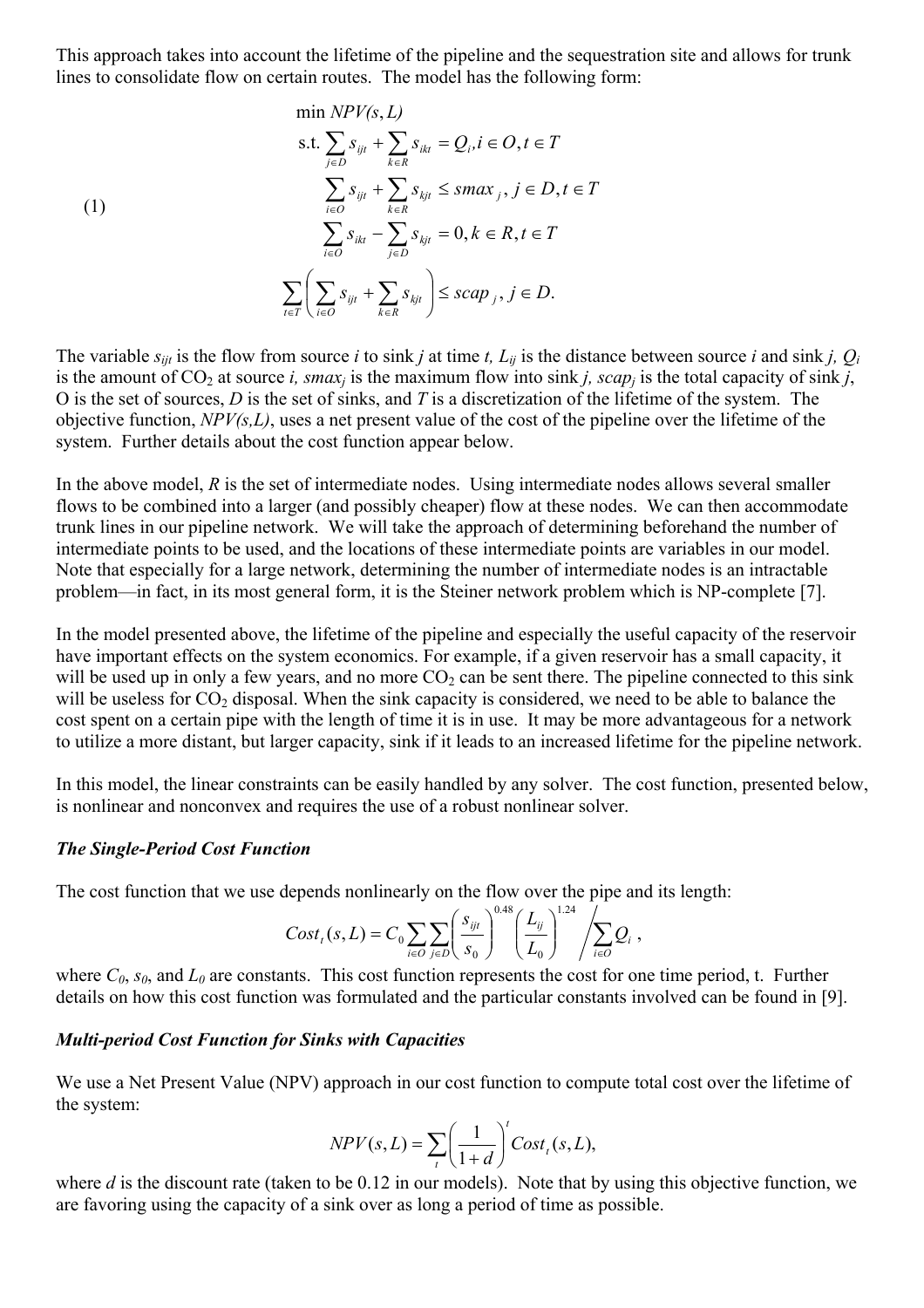

**Figures 1(a) and (b).** Setup and solution of the network model with trunk lines and sink capacities. The squares represent the sources, the circles represent the sinks, and the triangle represents the additional node where multiple flows come together for consolidation. The numbers above the squares represent the output from each source and the numbers below the sinks represent the maximum daily flow into a sink (smax) and the total capacity of each sink (scap). On the left, all of the possible links are drawn to setup the problem. On the right, the optimal solution is shown with the flows listed next to the links. For this example, we have assumed that the flow is constant over the total system lifetime of 20 years of the system.

## **SOLVING THE NONLINEAR OPTIMIZATION PROBLEM**

As previously mentioned, we are using a state-of-the art solver called LOQO [10] to solve the problem given by (1). LOQO is a primal-dual interior-point code, which uses Newton's Method to solve the first-order conditions of the optimization problem. It is designed to work with sparse data structures, so it can handle large-scale problems. It requires the use of first and second derivatives. Further details on the algorithm can be found in [10].

There are three important issues to note here. First, the cost function in our model is nonlinear. This requires the use of a solver that can handle nonlinearities when working with our models. LOQO is such a solver. It is based on an interior-point method that can solve nonconvex nonlinear optimization problems to a local optimum. Second, the cost function is nonconvex. This means that there may not be a unique global optimum to the problem. If a good guess can be provided as an initial solution, LOQO should be able to reach the global optimum. However, if such a guess is not available, it is also possible to use LOQO as a subroutine in a global optimization approach such as Tabu search or a genetic algorithm. The third issue to note is that the objective function is nondifferentiable at solutions where there are pipes with no flow. For an optimization algorithm that depends on the computation of derivatives, as is the case with LOQO, nondifferentiability can cause a problem. In the case of a design problem, we expect there to be some pipes with no flow, and therefore, it is quite natural to run into the nondifferentiability problem. However, this is easily overcome by using a small perturbation for the numerators of the fractions in the cost function. Such a technique has been used for other types of nondifferentiable optimization problems, as discussed in [11].

In Figures 1(a) and (b), we provide the setup and the solution of a small problem with 3 sources, 3 sinks, and 1 trunk line. This problem also asserts that the flows remain constant over the lifetime of the system. The sinks have capacities, and the system has a lifetime of 20 years in the optimal solution. When the assertion is removed, 1 unit of flow is sent to sink 1, depleting it in the first 10 years. 2 units of flow are sent to sink 2 in the first two years, followed by 1 unit of flow for the next 6 years. Therefore, this sink is depleted in 8 years. The rest of the flow is handled by sink 3, which is nearly used up at the end of the  $20<sup>th</sup>$  year.

# **HANDLING UNCERTAINTIES IN THE SYSTEM**

In a system, there could be uncertainties about aquifer characteristics such as maximum flow and total capacity, or there could be a possibility of a leak for a particular sink. If we have a probability distribution that can characterize these uncertainties, we can generate possible scenarios and find the optimal solution for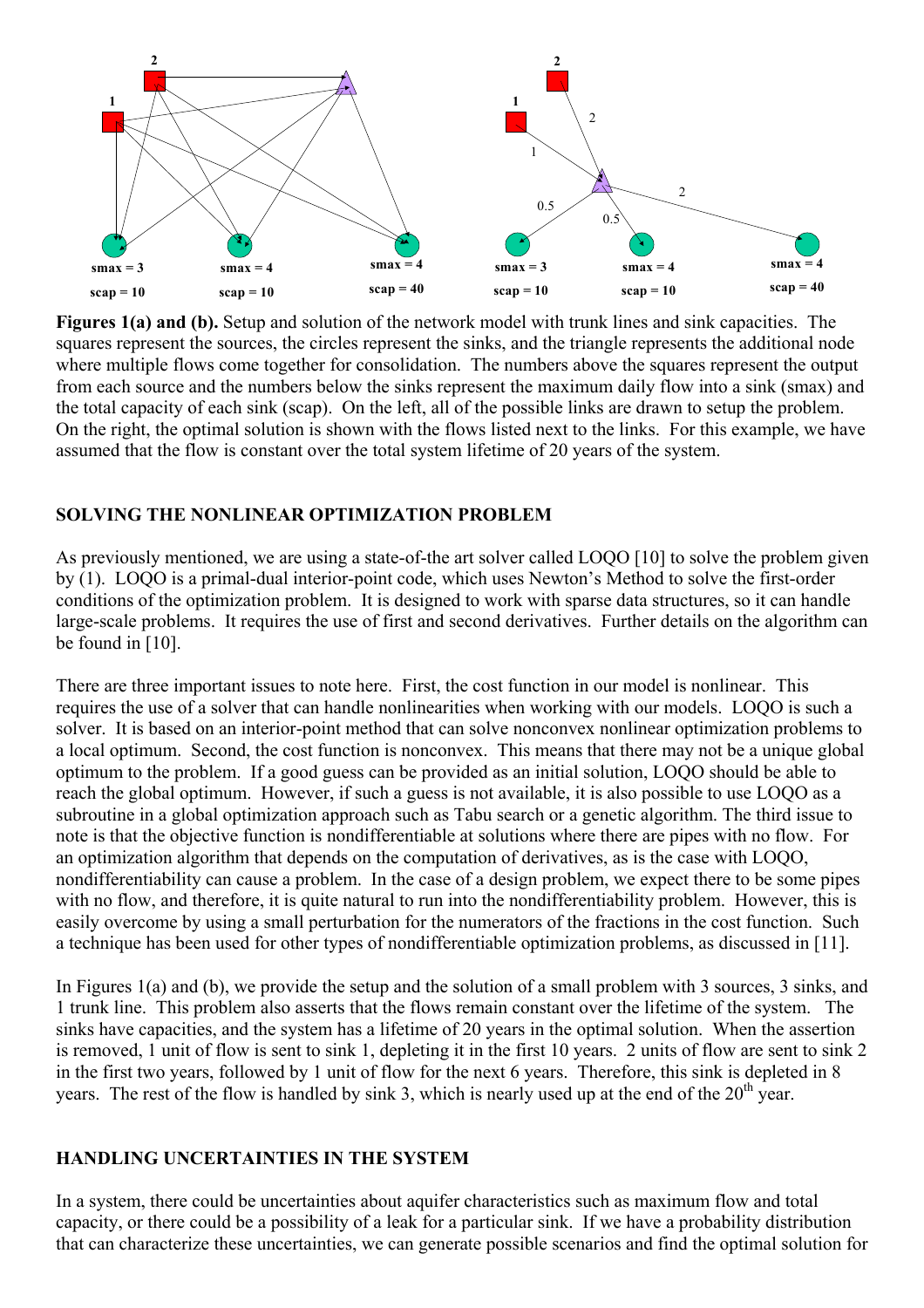each scenario while minimizing the expected cost over all of them. Clearly, the more scenarios generated, the better the decisions will be on how to design the optimal network. The model we work with in this stochastic framework is

$$
\min \mathsf{E}\left(\mathsf{NPV}(s,L)\right) \n\text{s.t.} \sum_{j \in D} s_{ijt}^{\omega} + \sum_{k \in R} s_{ikt}^{\omega} = Q_i^{\omega}, i \in O, t \in T, \omega \in \Omega \n\sum_{i \in O} s_{ijt}^{\omega} + \sum_{k \in R} s_{kjt}^{\omega} \le \operatorname{smax}_{j}^{\omega}, j \in D, t \in T, \omega \in \Omega \n\sum_{i \in O} s_{ikt}^{\omega} - \sum_{j \in D} s_{kjt}^{\omega} = 0, k \in R, t \in T, \omega \in \Omega \n\sum_{t \in T} \left( \sum_{i \in O} s_{ijt}^{\omega} + \sum_{k \in R} s_{kjt}^{\omega} \right) \le \operatorname{scap}_{j}^{\omega}, j \in D, \omega \in \Omega,
$$

where  $E(NPV(s,L))$  is the *expected* Net Present Value computed over all scenarios,  $\Omega$  is the set of all scenarios, and all the flow variables and all the data are now indexed also by scenario.

The specific example we consider here is that the sinks in Figure 1(a) have uncertain total capacities. We will assume that the capacities of sinks one and two are uniformly distributed between 0 and 15 and the capacity of sink 3 is uniformly distributed between 0 and 30. We stipulate that the lifetime of the system should be at least 10 years and generate 100 scenarios, each with a total sequestration capacity of at least 30 units. Solving this model gives that the scenarios with larger capacities for sinks one and two send very little flow to sink three as it is farther away, and scenarios with smaller capacities for sinks one and two rely heavily on sink three.

The example above is fairly simple, but illustrates the power of the optimization technique used. With 100 scenarios, the model has 6000 variables and 2519 constraints (after preprocessing). The solution time for this model is 7 seconds on a machine with a 400MHz CPU. In fact, the optimization approach presented here has been successfully used to solve similar problems in the financial sector that have millions of variables and constraints. In all of these models, more complicated probability distributions can be used or the nonlinear solver can be connected to simulation software.

#### **USING DYNAMIC PROGRAMMING TO MODEL FLOW OVER TIME**

Another way to think about the problem of sinks with capacities is to consider the allocation of available capacity to yearly usage over the lifetime of the pipeline network. Such a problem can be handled using the standard optimization technique of Dynamic Programming. The resulting problem is recursive, and it is solved starting at the end of the lifetime and working back to time period 1.

*j*

(3)  
\n
$$
f_t(scap) = \min \text{Cost}(s, L) + f_{t+1}(scap - s^{j})
$$
\n
$$
s.t. \sum_{j \in D} s_{ijt} + \sum_{k \in R} s_{ikt} = Q_i, i \in O
$$
\n
$$
\sum_{i \in O} s_{ijt} + \sum_{k \in R} s_{kjt} \le \min(smax_j, scap_j), j \in D
$$
\n
$$
\sum_{i \in O} s_{ikt} - \sum_{j \in D} s_{kjt} = 0, k \in R
$$

where  $Cost(s, L)$  is the cost for the current time period *t*, with flows  $s_{ijt}$ , and  $s^j$  is the total flow into sink *j*.

Using dynamic programming is a fairly classical approach in pipeline design, and a good survey of the progress of the last several decades is provided in [2]. At this stage in our study, we prefer using a straightforward nonlinear programming approach as it seems to work quite well. In fact, we wrote a piece of code to implement the recursion given by (3) and were easily able to verify the results from LOQO as being the global optimum on this small problem presented in Figures 1(a) and 1(b).